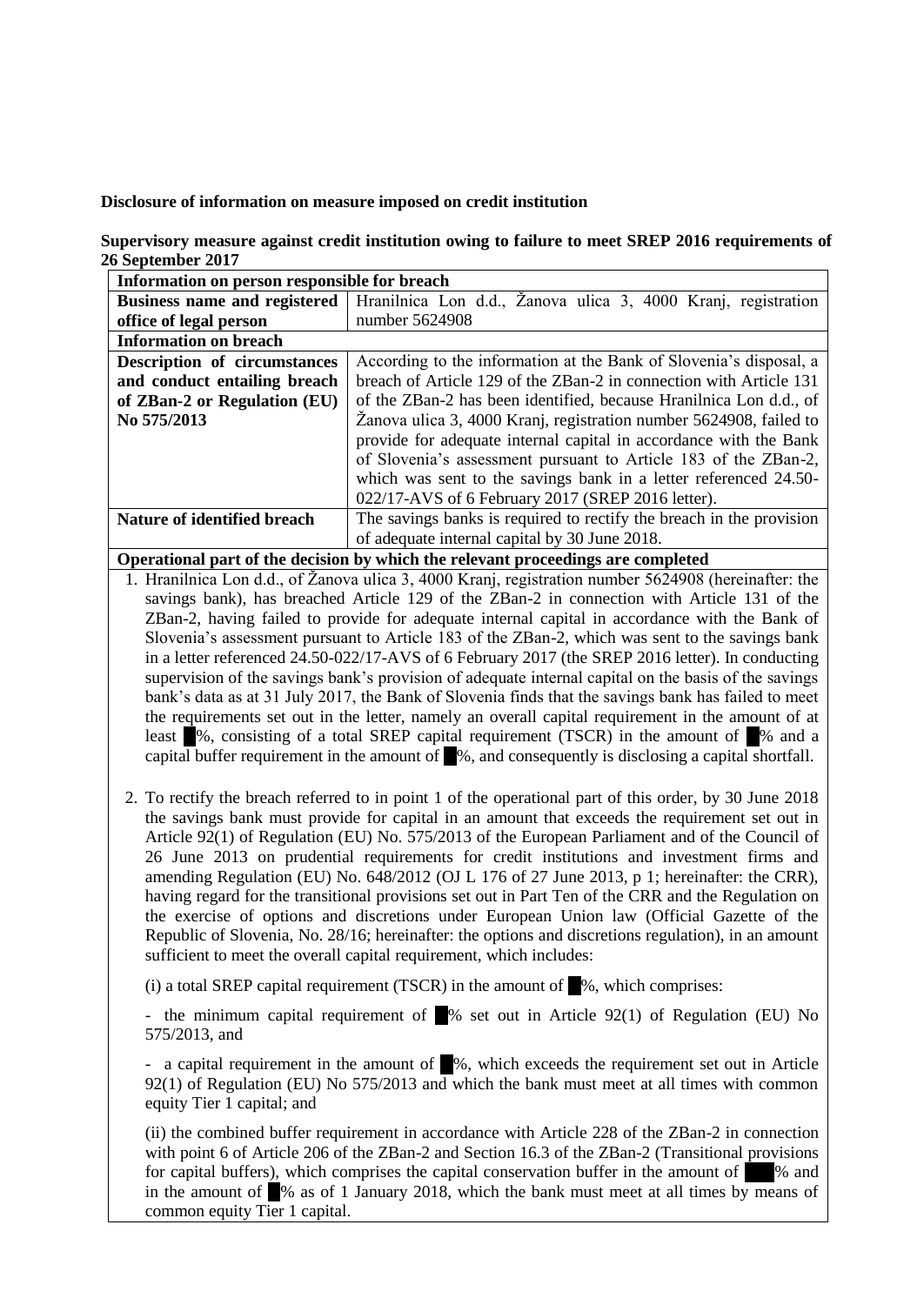If a different total SREP capital requirement is set for the savings bank on the basis of the SREP 2017 letter for 2018, the savings bank must meet the total SREP capital requirement prescribed by the scheduled SREP letter for 2018 by the deadline of 30 June 2018. In this event all requirements set out in this order shall relate to the total SREP capital requirement set out by the scheduled SREP letter for 2018.

- 3. In accordance with point 3 of the second paragraph of Article 250 of the ZBan-2, an action plan to rectify the breach referred to in point 2 of the operational part of this order must be submitted to the Bank of Slovenia by the management board of the savings bank by 15 October 2017, detailing the measures selected to eliminate the capital shortfall in accordance with point 2 of this order and highlighting how the required capital ratios set out in point 2 of this order will be met. The action plan of the management board of the savings bank must define the timetable for the implementation of individual measures, and the persons responsible for the implementation of individual measures and activities in accordance with the internal organisational structure of the savings bank. The savings bank must report to the Bank of Slovenia on the implementation of measures on a monthly basis in accordance with the action plan, by the  $10<sup>th</sup>$  day of the current month for the previous month (regular report), or without delay in the event of material facts and circumstances affecting the implementation of the action plan (*ad hoc* report), compiling the first regular report for the situation as at 30 September 2017. In accordance with point 12 of the second paragraph of Article 250 of the ZBan-2 and in connection with points 1 and 2 of the operational part of this order, the savings bank must report to the Bank of Slovenia on the capital requirements for credit risk on a monthly basis, by the  $20<sup>th</sup>$  day of the current month for the previous month (regular report), or without delay in the event of material facts and circumstances affecting the calculation of capital requirements (*ad hoc* report), compiling the first regular report by 20 October 2017 for the situation as at 30 September 2017.
- 4. In accordance with the second indent of point 5 of the second paragraph of Article 250 of the ZBan-2 and in connection with points 1 and 2 of the operational part of this order, the Bank of Slovenia is imposing an additional measure on the savings bank, whereby the savings bank may not increase its risk-weighted exposure amounts for credit risk that are calculated pursuant to and having regard for Part Three (Capital Requirements), Title II (Capital Requirements for Credit Risk) of the CRR, and are reported by means of Form C 07.00 (Credit risk and counterparty credit risks and free deliveries: Standardised approach to capital requirements: Total), except in the case of a change in risk-weighted exposure amounts over which the savings bank has no influence (e.g. an increase in risk-weighted exposure amounts owing to an increase in exposures to defaulters, the introduction of IFRS 9). The risk-weighted exposure amounts for credit risk may be increased by a maximum of 5% relative to 30 September 2017. The savings bank must explain any increase in a risk-weighted exposure above the amount as at 30 September 2017, submitting evidence as appropriate. The limits on an increase in the risk-weighted exposures for credit risk shall apply until the elimination of the capital shortfall and compliance with the overall capital requirement set out in point 2 of the operational part of this order.
- 5. In accordance with point 7 of the second paragraph of Article 250 of the ZBan-2 and in connection with points 1 and 2 of the operational part of this order, the Bank of Slovenia is imposing an additional measure on the savings bank, whereby the savings bank may not pay profits or interest to shareholders or the holders of Additional Tier 1 instruments. The prohibition referred to in point 7 of the second paragraph of Article 250 of the ZBan-2 shall apply until the savings bank provides for the elimination of the capital shortfall in meeting the required capital ratios in accordance with the requirement set out in point 2 of the operational part of this order.
- 6. Within eight days of receiving this order the savings bank must report to the Bank of Slovenia the name of the responsible member of the management board and the names of the responsible